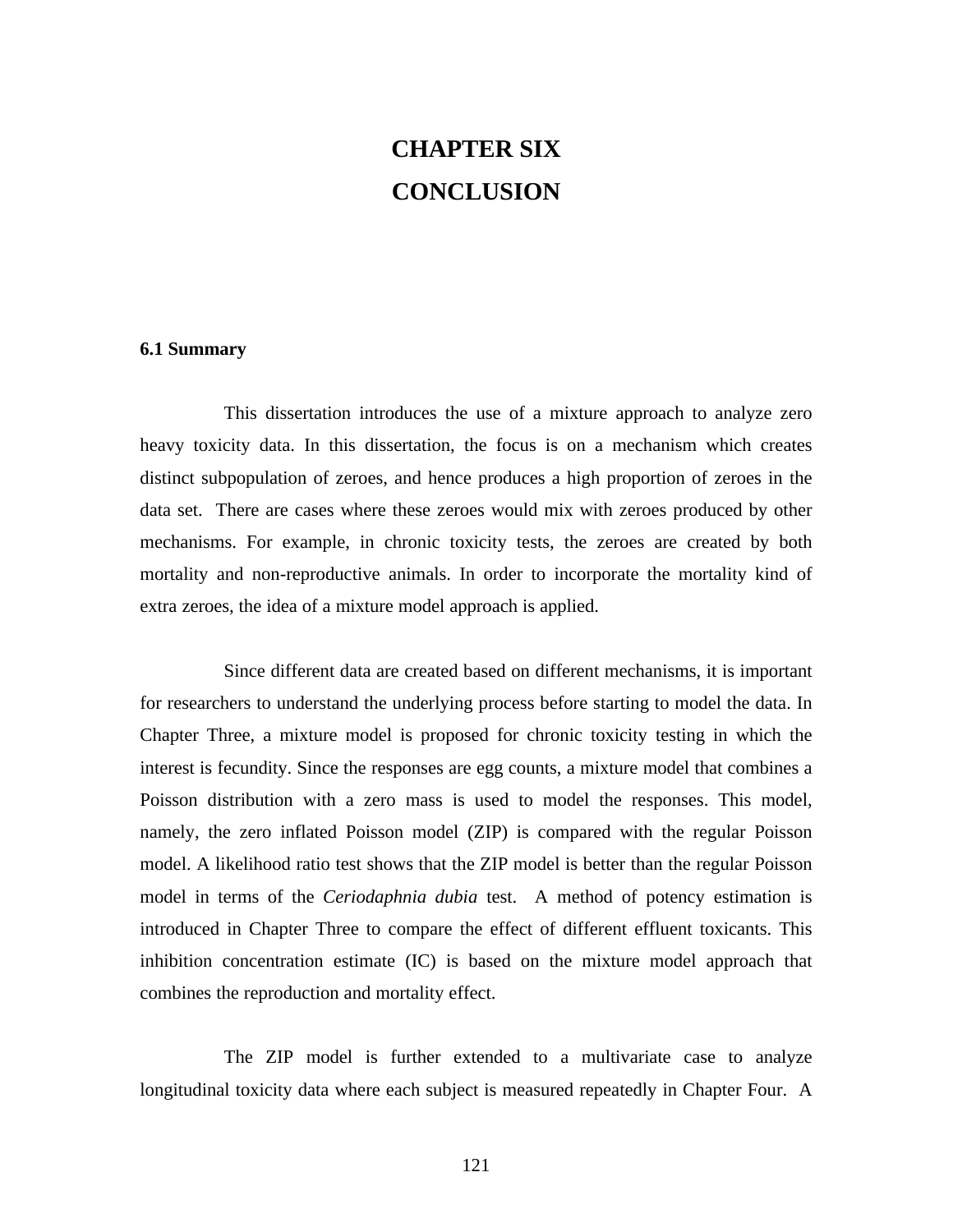GEE-ZIP model is developed based on the idea of generalized estimating equations (GEE). The advantage of this model is the ability to analyze longitudinal data with covariates that change over time. It also has the flexibility to include a correlation structure among the repeated measures within each subject to give a more appropriate estimate of the regression coefficients than the regular regression model. Toxicity test has been the focus of the discussion to demonstrate the application of the mixture approach since the motivation for this dissertation comes from problems of chronic toxicity testing. However, one should remember that the use of the mixture approach is also applicable in many other situations. Examples of utilizing this approach for economic and manufacturing data are discussed in Chapter One.

The problem of zero-heavy data also exists in environmental studies. This often gives rise to multivariate data because multiple variables are measured at the same time. The study of the information in the correlation structure is of major interest in these studies because the inter-relationships between different variables are imbedded in the correlation structure. This dissertation further investigates the effect of zeroes on the correlation structure of multivariate data by carrying out simulation studies of principal component analysis. Under the assumption of the mixture approach, an observation can be considered as a product of two variables, and the correlation structure of the non-zero data can be recovered by using an EM algorithm routine.

## **6.2 Further Research**

The ZIP and GEE models proposed in this dissertation are based on the assumption of independence of the two underlying mechanisms. For example, in the toxicity study, the biological mechanism that causes death is assumed to be independent of the mechanism that affects reproductivity. Relaxing this assumption is beyond the scope of the statistical theory. Nevertheless, models that relate the two mechanisms can be used.